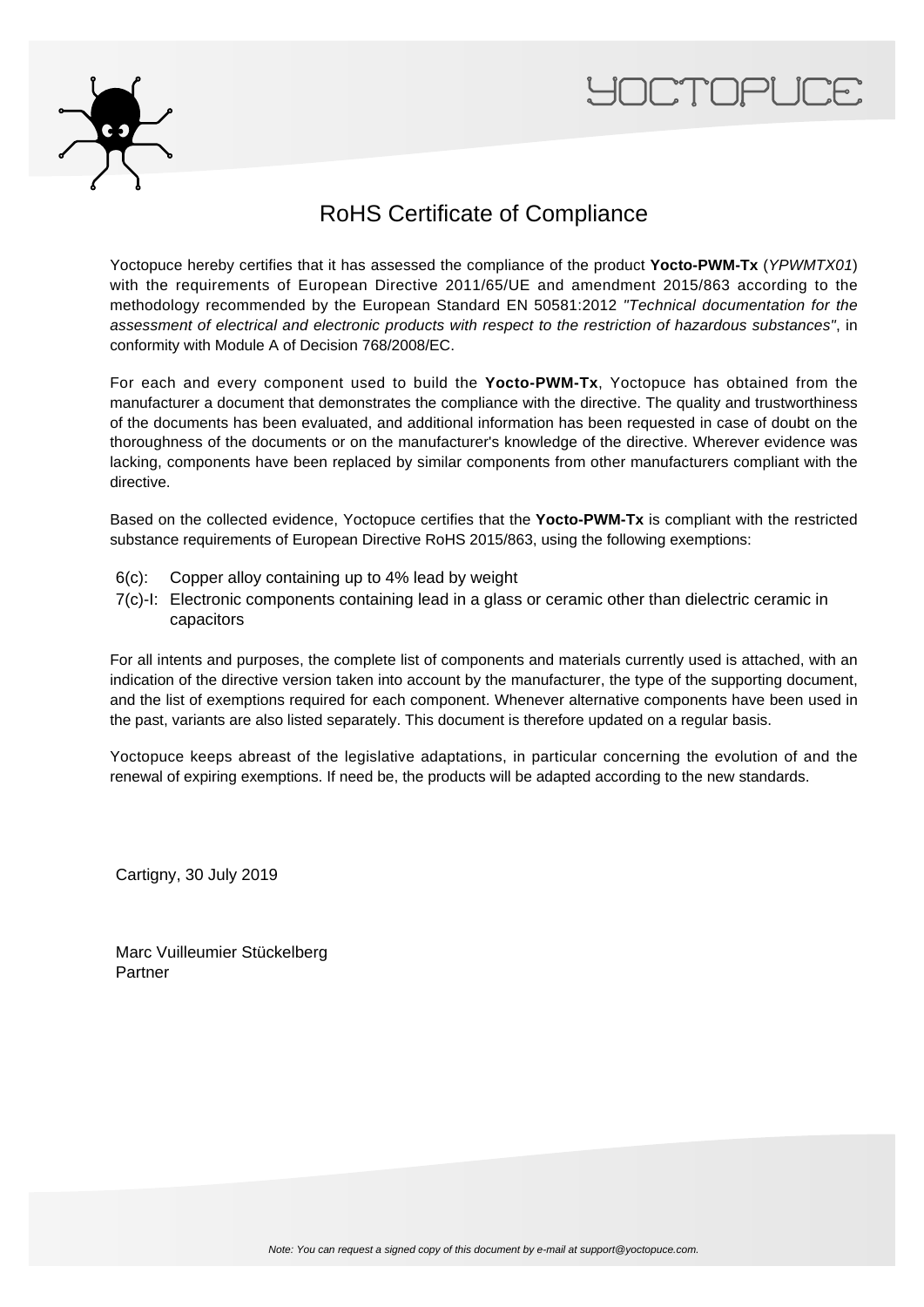

## **YOCTOPUCE**

## **Exhaustive list of components and materials currently used to build the Yocto-PWM-Tx**

| Component            | <b>Manufacturer</b>          | <b>Type</b>   | <b>Compliance Exemptions</b> |                          | <b>Evidence</b>                          |
|----------------------|------------------------------|---------------|------------------------------|--------------------------|------------------------------------------|
| PIC24FJ64GB002-I/ML  | Microchip                    | CPU           | RoHS 2015/863                |                          | Manufacturer Material Declaration        |
| 1206GC471KAT1A       | AVX (Kyocera)                | Cap           | RoHS 2015/863                |                          | Manufacturer Certificate of Compliance   |
| C1608X6S1A106M080AC  | <b>TDK</b>                   | Cap           | RoHS 2015/863                |                          | Manufacturer Certificate of Compliance   |
| C2012X5R1C106M085AC  | <b>TDK</b>                   | Cap           | RoHS 2015/863                |                          | Manufacturer Certificate of Compliance   |
| C2012X7R1V225K125AE  | <b>TDK</b>                   | Cap           | RoHS 2015/863                |                          | Manufacturer Certificate of Compliance   |
| C2012X7R2E472K085AA  | <b>TDK</b>                   | Cap           | RoHS 2015/863                |                          | Manufacturer Certificate of Compliance   |
| CGA3E2X8R1E104K080AA | <b>TDK</b>                   | Cap           | RoHS 2015/863                | $\overline{\phantom{a}}$ | Manufacturer Certificate of Compliance   |
| EMK107BB7225KA-T     | Taiyo Yuden                  | Cap           | RoHS 2015/863                |                          | Manufacturer Certificate of Compliance   |
| LMK107B7105KA-T      | Taiyo Yuden                  | Cap           | RoHS 2015/863                | $\overline{\phantom{a}}$ | Manufacturer Certificate of Compliance   |
| ZX62-B-5PA(33)       | Hirose                       | Connecteur    | RoHS 2015/863                |                          | Manufacturer Certificate of Compliance   |
| 691 210 910 004      | Würth Electronic             | Connecteur    | RoHS 2015/863                | 6(c)                     | Analytical test results                  |
| FAN4010IL6X F113     | Fairchild (On Semiconductor) | Current Sense | RoHS 2015/863                |                          | Manufacturer Certificate of Compliance   |
| TC4426AVOA           | Microchip                    | Driver        | RoHS 2015/863                |                          | Manufacturer Material Declaration        |
| SELECT-10            | Kester                       | Flux          | RoHS 2015/863                |                          | Analytical test results                  |
| PFL2510-472MEB       | Coilcraft                    | Ind           | RoHS 2015/863                |                          | Manufacturer Certificate of Compliance   |
| MCP1703T-3302E/CB    | Microchip                    | LDO           | RoHS 2015/863                | ÷,                       | Manufacturer Material Declaration        |
| AA2214QBS/D          | Kingbright                   | LED-bleu      | RoHS 2015/863                |                          | Manufacturer Certificate of Compliance   |
| <b>DMN67D8L-7</b>    | Diodes Incorporated          | N-fet         | RoHS 2015/863                | $\overline{\phantom{a}}$ | Manufacturer Certificate of Compliance   |
| <b>NUD3105LT1G</b>   | <b>ON Semiconductor</b>      | N-fet         | RoHS 2015/863                |                          | Manufacturer Material Declaration        |
| ASDMB-24.000MHZ-LC-T | Abracon                      | Oscillators   | RoHS 2015/863                | $\blacksquare$           | Manufacturer Certificate of Compliance   |
| FR4-ENIG             | Multi-cb                     | <b>PCB</b>    | RoHS 2015/863                |                          | Manufacturer Certificate of Compliance   |
| MOCD223M             | Fairchild (On Semiconductor) | Relais        | RoHS 2015/863                |                          | Manufacturer Certificate of Compliance   |
| G6K-2G-Y-TR DC5      | Omron                        | Relais        | RoHS 2015/863                |                          | Manufacturer Certificate of Compliance   |
| CRCW06031R00FKEAC    | Vishay                       | Res           | RoHS 2015/863                | $7(c)$ -l                | Manufacturer Certificate of Compliance   |
| RC0603FR-070RL       | Yageo                        | Res           | RoHS 2015/863                | $7(c) - 1$               | Manufacturer Certificate of Compliance   |
| RC0603FR-07100KL     | Yageo                        | Res           | RoHS 2015/863                | $7(c)-1$                 | Manufacturer Certificate of Compliance   |
| RC0603FR-07100RL     | Yageo                        | Res           | RoHS 2015/863                | $7(c)$ -l                | Manufacturer Certificate of Compliance   |
| RC0603FR-0710KL      | Yageo                        | Res           | RoHS 2015/863                | $7(c)-1$                 | Manufacturer Certificate of Compliance   |
| RC0603FR-07150RL     | Yageo                        | Res           | RoHS 2015/863                | $7(c)$ -l                | Manufacturer Certificate of Compliance   |
| RC0603FR-071KL       | Yageo                        | Res           | RoHS 2015/863                | $7(c)-1$                 | Manufacturer Certificate of Compliance   |
| RC0603FR-071ML       | Yageo                        | Res           | RoHS 2015/863                | $7(c) - 1$               | Manufacturer Certificate of Compliance   |
| RC0603FR-073KL       | Yageo                        | Res           | RoHS 2015/863                | $7(c)-1$                 | Manufacturer Certificate of Compliance   |
| RC0603FR-0747KL      | Yageo                        | Res           | RoHS 2015/863                | $7(c)$ -l                | Manufacturer Certificate of Compliance   |
| 04-7068-0000         | Kester                       | SAC305 bar    | RoHS 2015/863                |                          | Manufacturer Certificate of Compliance   |
| 24-7068-7603         | Kester                       | SAC305 wire   | RoHS 2015/863                |                          | Manufacturer Certificate of Compliance   |
| BAT54CWT1G           | <b>ON Semiconductor</b>      | Schottky      | RoHS 2015/863                |                          | <b>Manufacturer Material Declaration</b> |
| SB6N58-M500SI        | <b>KOKI</b>                  | Solder paste  | RoHS 2015/863                |                          | Manufacturer Certificate of Compliance   |
| KMR211NGLFS          | <b>C&amp;K Components</b>    | Switch        | RoHS 2015/863                | $\overline{\phantom{a}}$ | Manufacturer Certificate of Compliance   |
| VC080538C770DP       | AVX (Kyocera)                | Varistor      | RoHS 2015/863                |                          | Manufacturer Certificate of Compliance   |
| ROE-0505S            | Recom                        | isolator      | RoHS 2015/863                | $\overline{\phantom{a}}$ | Analytical test results                  |
| Si8600AC-B-IS        | Silicon labs                 | isolator      | RoHS 2015/863                |                          | Manufacturer Certificate of Compliance   |

## **Alternate components that may have been used in the past to build the Yocto-PWM-Tx**

| <b>Component</b>   | <b>Manufacturer</b>   | <b>Type</b> | Compliance      | <b>Exemptions</b>        | Evidence                               |
|--------------------|-----------------------|-------------|-----------------|--------------------------|----------------------------------------|
| C0603C106M9PACTU   | Kemet                 | Cap         | RoHS 2015/863   |                          | Manufacturer Certificate of Compliance |
| GRM188R60J105KA01D | Murata                | Cap         | RoHS 2011/65/UE |                          | Manufacturer Certificate of Compliance |
| GRM188R61C225KE15D | Murata                | Cap         | RoHS 2011/65/UE |                          | Manufacturer Certificate of Compliance |
| GRM188R71E104KA01D | Murata                | Cap         | RoHS 2011/65/UE |                          | Manufacturer Certificate of Compliance |
| GRM21BR61E225KA12L | Murata                | Cap         | RoHS 2011/65/UE |                          | Manufacturer Certificate of Compliance |
| C2012X7R2E472KT5   | <b>TDK</b>            | Cap         | RoHS 2015/863   | $\overline{\phantom{a}}$ | Manufacturer Certificate of Compliance |
| EMK107BC6106MA-T   | Taiyo Yuden           | Cap         | RoHS 2015/863   | $\blacksquare$           | Manufacturer Certificate of Compliance |
| 885 012 206 071    | Würth Electronic      | Cap         | RoHS 2015/863   | $\blacksquare$           | Manufacturer Certificate of Compliance |
| ZX62-B-5PA(11)     | Hirose                | Connecteur  | RoHS 2011/65/UE |                          | Compliance statement                   |
| ASMT-TBBM-NP902    | Avago (Broadcom)      | LED-bleu    | RoHS 2011/65/UE |                          | Compliance statement                   |
| 2N7002,215         | Nexperia              | N-fet       | RoHS 2015/863   | $\overline{\phantom{a}}$ | Manufacturer Material Declaration      |
| RK73H1JTTD4702F    | KOA speer electronics | Res         | RoHS 2011/65/UE | $7(c)$ -l                | Manufacturer Certificate of Compliance |
| CRCW0603100KFKEA   | Vishay                | Res         | RoHS 2015/863   | $7(c)$ -l                | Manufacturer Certificate of Compliance |
| CRCW0603100KJNEA   | Vishay                | Res         | RoHS 2015/863   | $7(c)$ -l                | Manufacturer Certificate of Compliance |
| CRCW0603100RFKEA   | Vishay                | Res         | RoHS 2015/863   | $7(c)$ -l                | Manufacturer Certificate of Compliance |
| CRCW0603100RJNEB   | Vishay                | Res         | RoHS 2015/863   | $7(c) - 1$               | Manufacturer Certificate of Compliance |
| CRCW060310K0FKEA   | Vishay                | Res         | RoHS 2015/863   | $7(c) - 1$               | Manufacturer Certificate of Compliance |
| CRCW060310K0JNEB   | Vishay                | Res         | RoHS 2015/863   | $7(c)$ -l                | Manufacturer Certificate of Compliance |